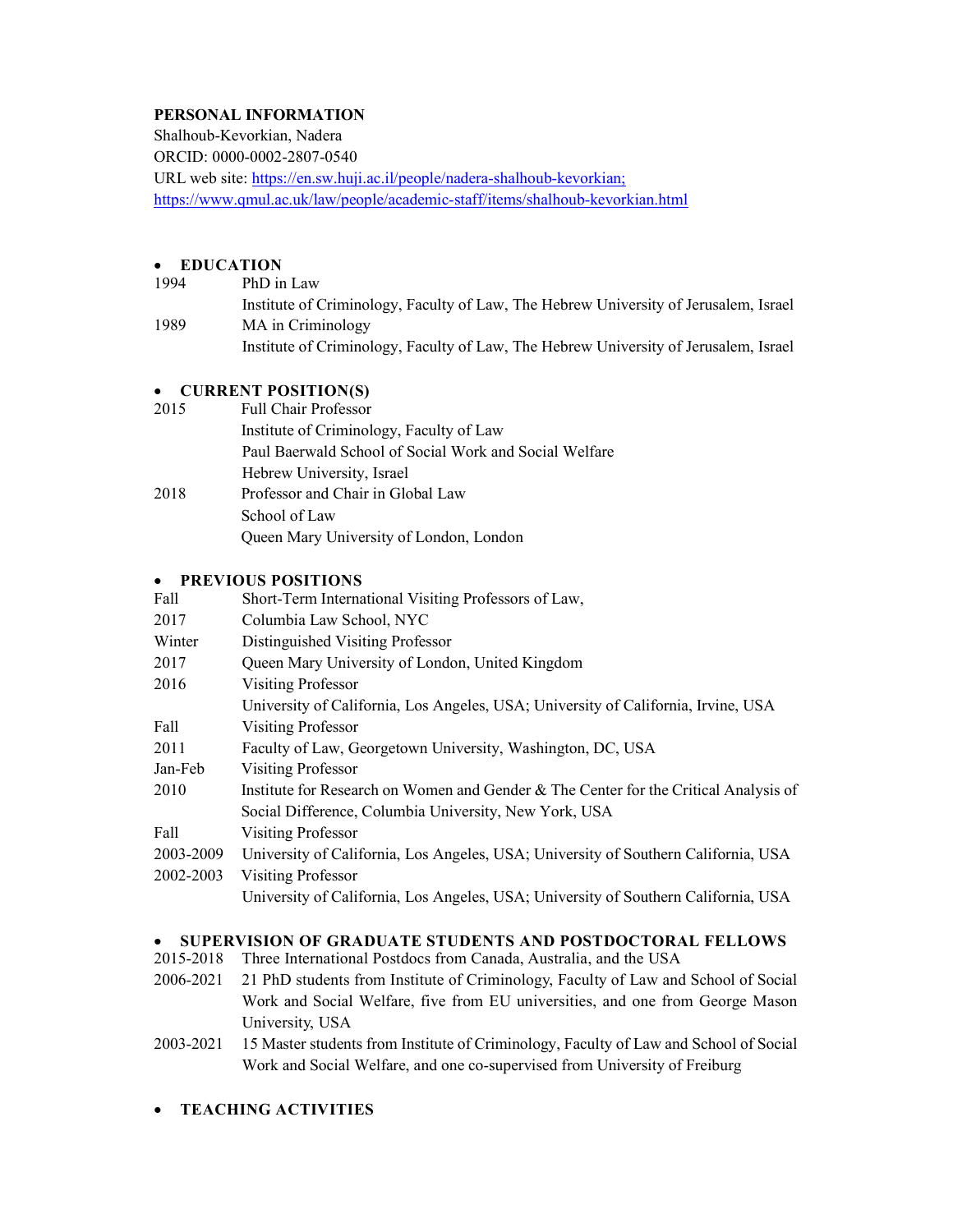- 2020- Professor State Racism and Crime (Bachelor level), Institute of Criminology, Faculty of Law, Hebrew University, Jerusalem, Israel 2018- Professor – Law, Society and Racism (Master and Doctoral level), Institute of
- Criminology, Faculty of Law, Hebrew University, Jerusalem, Israel
- 2018- Professor – The Politics of Childhood and Youth: A Critical Perspective (Master level),
- present Paul Baerwald School of Social Work and Social Welfare, Hebrew University, Jerusalem, Israel
- 2015-2016 Professor Children, Youth, Victimization and Crime (Master and Doctoral level), Institute of Criminology, Faculty of Law, Hebrew University, Jerusalem, Israel
- 2010- Professor Advanced Theories in Criminology (Master and Doctoral level), Institute of Criminology, Faculty of Law, Hebrew University, Jerusalem, Israel
- 2011-2011 Professor Law, Society and Critical Race Theory, Faculty of Law, Georgetown University, Washington DC, USA
- 2013-2016 Professor Clinical Models in Gender and Human Rights (Bachelor level), Paul Baerwald School of Social Work and Social Welfare, Hebrew University, Jerusalem, Israel
- 2010-2014 Professor Surveillance, Securitization and ICT: A Critical Perspective (Master level), Institute of Criminology, Faculty of Law, Hebrew University, Jerusalem, Israel

### ORGANISATION OF SCIENTIFIC MEETINGS

- Feb 2020 Organized a workshop attended by 30 participants, entitled "State Crime and Gender Based Violence", Queen Mary University, London, United Kingdom
- Apr 2020 Co-organized an international conference with UK Mental Health Network, entitled "UK Mental Health Corona and Criminality in Occupied East Jerusalem", with over 100 participants via Zoom
- Jun 2020 Co-organized a workshop with Netherlands Institute for Advanced Study in the Humanities and Social Sciences, entitled "Home and Homeland" with eight participants from the USA, Netherlands, and Israel/Palestine via Zoom
- Mar 2019 Organized an international workshop with International State Crime Initiative (ISCI), entitled "State Crime and Combat Proven Politics", attended by 35 participants, Queen Mary University, London, United Kingdom
- Sep 2018 Co-organized a major conference with the Luce Foundation, entitled "Global Governance of the Intimate", attended by 25 participants, Columbia University, New York, USA

#### INSTITUTIONAL RESPONSIBILITIES

- 2011- Chair: Human Subject Committee, Faculty of Law, Hebrew University, Jerusalem, Israel
- 2018- Member: Promotion Committee, School of Social Work and Social Welfare, Hebrew University,
- 2015- Member: Recruitment Committee, Institute of Criminology and Faculty of Law, Hebrew University
- 2014- Member: Recruitment Committee, School of Social Work and Social Welfare, Hebrew University

### MEMBERSHIPS IN EDITORIAL AND ADVISORY BOARDS

- 2021- Cultural Anthropology, Editorial Board
- 2016- British Journal of Criminology, International Advisory Board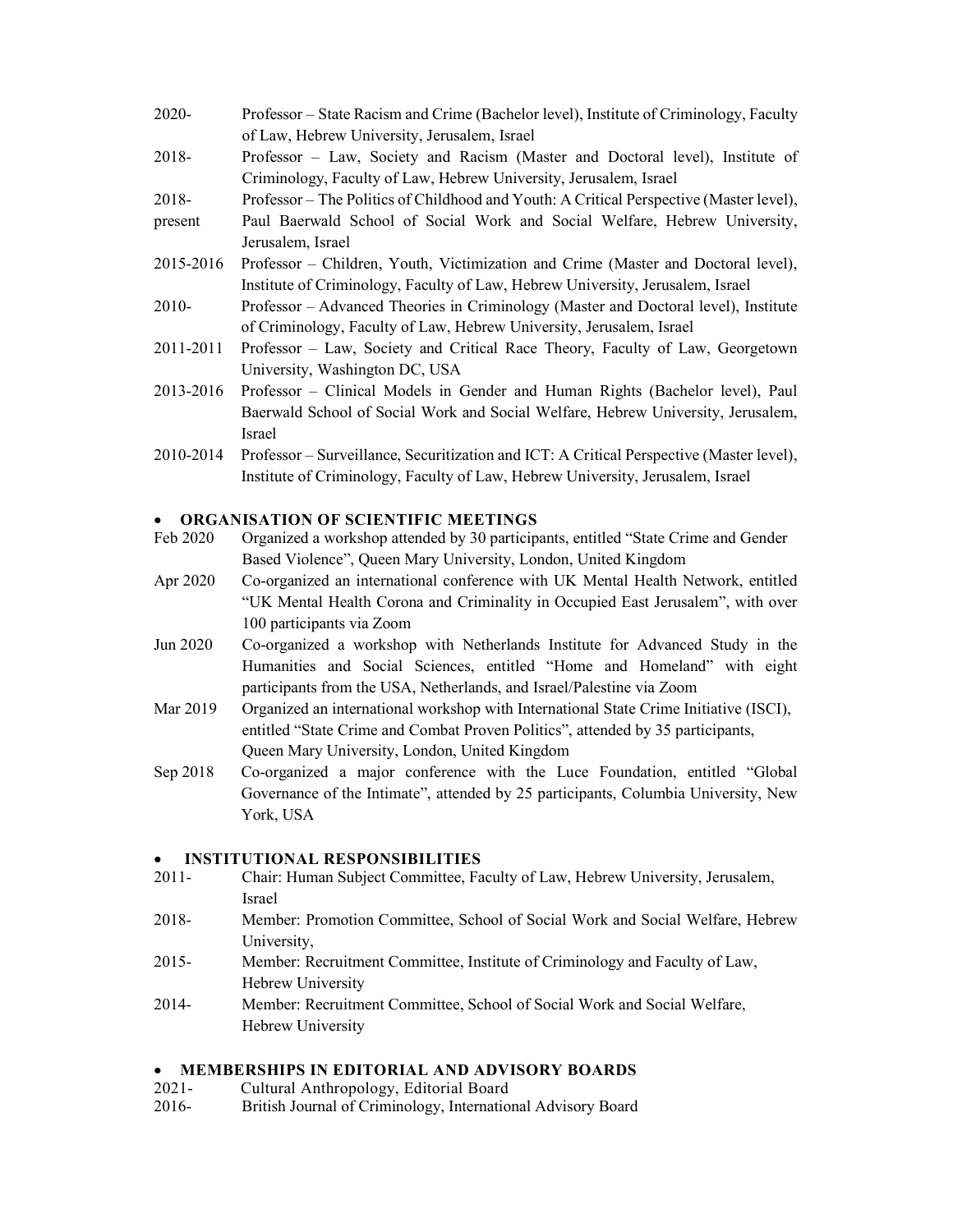| 2016- | International State Crime Initiative, Editorial Board |  |
|-------|-------------------------------------------------------|--|
|-------|-------------------------------------------------------|--|

- 2016- Journal of Holy Land and Palestine Studies, International Editorial Board
- 2014- Journal of Middle East Women's Studies Advisory Board

### MEMBERSHIPS OF SCIENTIFIC SOCIETIES

- 2015- Middle East Studies Association- Member
- 2005- Middle East Studies Seminar-Yale School- Member
- 2000- Law and Society Association- Member

#### MAJOR COLLABORATIONS

- 2015– Luce Foundation, "Religion and the Global Framing of Gender Violence" with
- 2020 Professors Lila Abu-Lughod of the Institute for Research on Women, Gender, and Sexuality at Columbia University; Rema Hammami of the Institute of Women's Studies of Birzeit University; and Janet Jakobsen of the Department of Women, Gender and Sexuality Studies at Barnard College
- 2012– Luce Foundation, "Religious Claims, Nationalism, and Human Suffering" with
- 2019 Professor Nadim Rouhana, the Fletcher School of Law and Diplomacy at Tufts University

| Project<br>Title                                                  | <i>Funding source</i>         | Amount<br>(Euros)                | Period    | Role of the PI | Relation to current<br><i><b>ISFproposal</b></i>                                                                                            |
|-------------------------------------------------------------------|-------------------------------|----------------------------------|-----------|----------------|---------------------------------------------------------------------------------------------------------------------------------------------|
| Child<br>Arrest and<br>Juvenile<br>Justice                        | Israeli Science<br>Foundation | 125,000<br>for<br>three<br>years | 2016-2020 | PI             | The project examines<br>arrested children in<br>Occupied East<br>Jerusalem                                                                  |
| Religion<br>and the<br>Global<br>Framing of<br>Gender<br>Violence | The Luce<br>Foundation        | 375,000                          | 2016-2019 | Co-director    | The project looked at<br>the cunning of<br>gendered based<br>violence against<br>otherized groups, both<br>theoretically and<br>empirically |
| The Fusion<br>between<br>Religious<br>Claims and<br>Nationalism   | The Luce<br>Foundation        | 455,000                          | 2012-2015 | Co-director    | The comparative<br>project addressed<br>sacralized politics and<br>state violence                                                           |

#### 10 years track-record

I am an internationally renowned feminist psycho-social and socio-legal scholar with expertise in the areas of mental health, law, society, and criminology, centering on issues of gendered structural violence, violence against children in conflict zones, state violence, and victims of abuse of power. My academic profile is distinctly global. I have held Distinguished Visiting Fellowships at UCLA, Georgetown University, and Columbia University. I am now Chair of Global Law at Queen Mary University of London and Lawrence D. Biele Chair in Law at the Hebrew University of Jerusalem, Israel. I have been recognized as a leader in the fields of youth and childhood studies, feminist criminology, gender based violence, state violence, and settler-colonialism. Most recently, I have undertaken a project, co-led with Professor Lila Abu-Lughod at Columbia University and Professor Rema Hammami at Birzeit University, that examines gender, securitization, humanitarianism, and state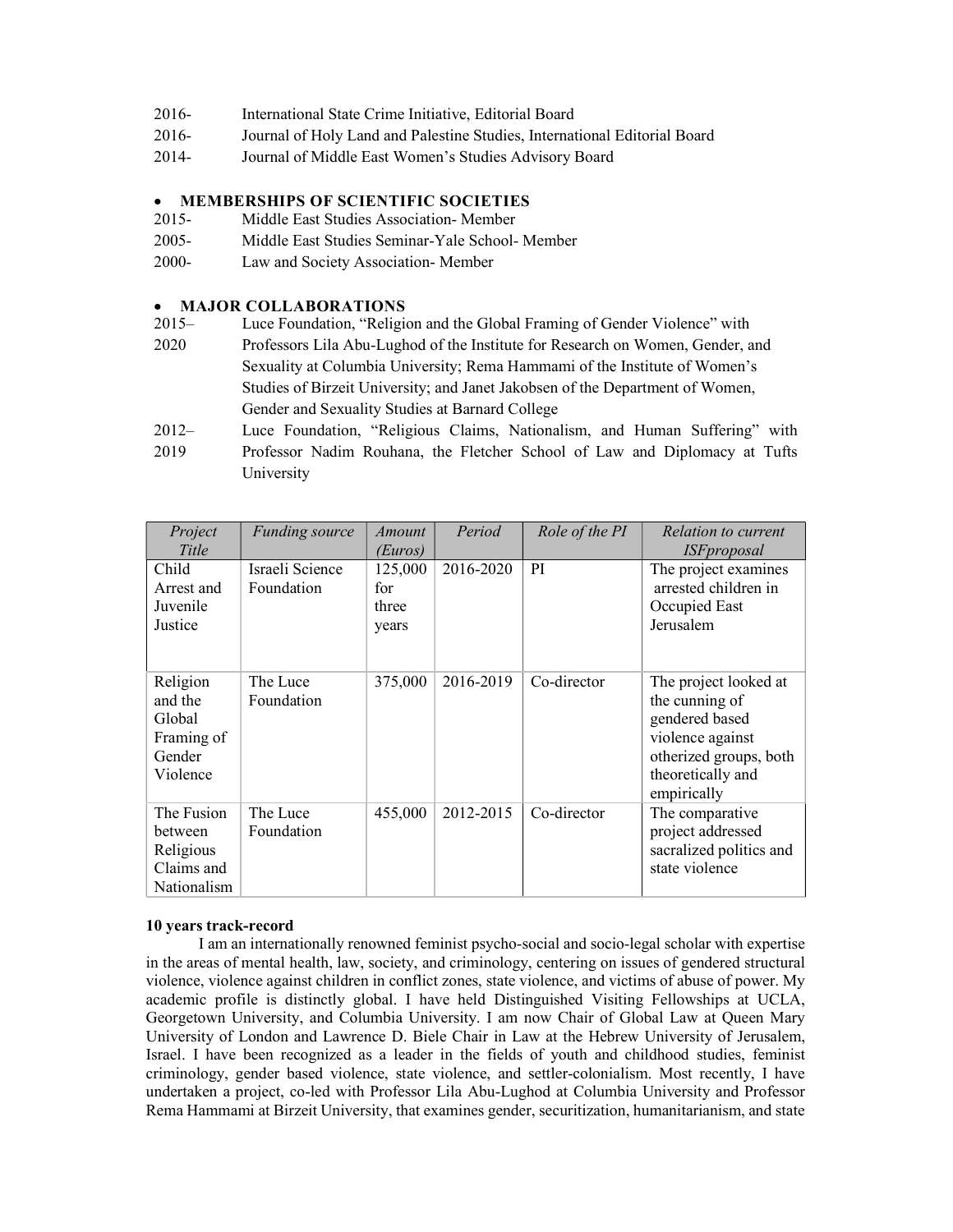violence. In addition to traditional scholarly contributions, I have led three major research projects in collaboration with Jerusalem-based NGOs. This resulted in the production of four major monographs, presentations in global UN and university conferences, and articles in academic journals. Being a scholar-activist has pushed me to engage in teaching and publishing about the role of academics in promoting justice. This was the focus of a book I co-edited with two Israeli feminist scholars in 2019: Engaged Students in Conflict Zones: Community-Engaged Courses in Israel as a Vehicle for Change.

My book, Security Theology, Surveillance and the Politics of Fear (2015), theorized the political economy of fear and its theologies. Along with my colleague from the Fletcher School of Law and Diplomacy, Professor Nadim Rouhana, I led a major project on the fusion of religious claims and nationalism, and published an edited volume with 13 comparative chapters, analyzing India, Sri Lanka, Iran, Saudi Arabia, the former Yugoslavia, Northern Ireland, Israel, and Palestine. My last authored book examined childhood, trauma, and state violence, resulting in the publication of my book, Incarcerated Childhood and the Politics of Unchilding (2019). The book expands analytical borders to insist that childhood is not only a psychological, social or human rights issue, but also political capital in the hands of the state and that it must be studied with an eye towards interdisciplinarity. My scholarship and leadership in the fields of criminology, feminist studies, liberatory mental health, and law and society have earned me top international awards.

- 1. Publications in major international peer-reviewed multi-disciplinary scientific journals and/or in the leading international peer-reviewed journals:
	- Shalhoub-Kevorkian, N. (2021). Children Speaking against Home Arrest: Decolonising Racial Penologies. British Journal of Social Work, Feb, 1-18.
	- Shalhoub-Kevorkian, S. Wahab (2021). Colonial Necrocapitalism, State Secrecy and the Palestinian Freedom Tunnel. Social and Health Science, 19:2, 1-18. https://unisapressjournals.co.za/index.php/SaHS/article/view/10488.
	- Shalhoub-Kevorkian, N., A. Otman & R. Abdelnabi (2021). Secret Penetrabilities: Embodied Coloniality, Gendered Violence, and the Racialized Policing of Affects. Studies in Gender and Sexuality, 22:4, 226-277, DOI: 10.1080/15240657.2021.1996735
	- Shalhoub-Kevorkian, N. & Marshi, M. (2021). Iron Caging the Palestinian Home: Child House Arrest in Occupied East Jerusalem as Lawfare. Jerusalem Quarterly. Spring, (85) 106-124.
	- Shalhoub-Kevorkian, N. (2020). Unchilding and the Killing Boxes. Journal of Genocide Research. DOI:10.1080/14623528.2020.1829840
	- Shalhoub-Kevorkian, N. (2020). Gun to body: mental health against unchilding. International Journal of Applied Psychoanalytic Studies, 17(2): 126-145. https://doi.org/10.1002/aps.1652
	- Shalhoub-Kevorkian, N. (2020). Necropenology: conquering new bodies, psychics, and territories in East Jerusalem. Identities: Global Studies in Culture and Power, 27(3): 285-301. https://doi.org/10.1080/1070289X.2020.1737403
	- Shalhoub-Kevorkian, N. (2017). The occupation of the senses: The prosthetic and aesthetic of state terror. The British Journal of Criminology, 57(6): 1279-1300. https://doi.org/10.1093/bjc/azw066
	- Shalhoub-Kevorkian, N. (2016). The biopolitics of Israeli settler colonialism: Palestinian Bedouin children theorise the present. Journal of Holy Land and Palestine Studies, 15(1): 7-29. https://doi.org/10.3366/hlps.2016.0127
	- Shalhoub-Kevorkian, N. (2015). The Political work of suffering: A transformative examination. Borderlands, 14(1): 1-6. http://www.borderlands.net.au/vol14no1\_2015/shalhoub-kevorkian\_intro.pdf
	- Shalhoub-Kevorkian, N. (2015). The politics of birth and the intimacies of violence against Palestinian women in Occupied East Jerusalem. The British Journal of Criminology, 55(6):1187-1206. https://doi.org/10.1093/bjc/azv035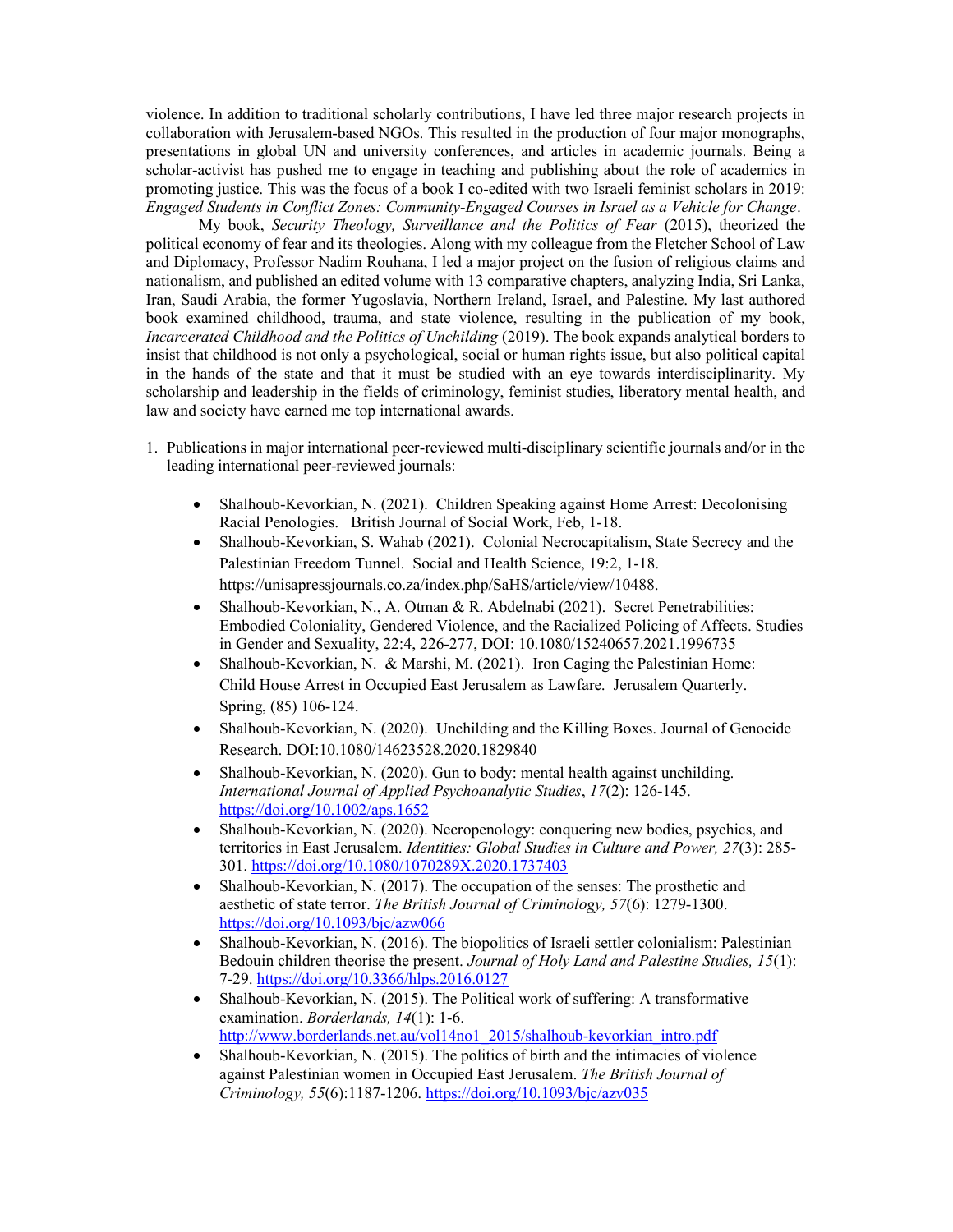- Shalhoub-Kevorkian, N. (2016). Infiltrated intimacies: The case of Palestinian returnees. Feminist Studies, 42(1): 166-193. https://doi.org/10.15767/feministstudies.42.1.166
- Shalhoub-Kevorkian, N. & Roer-Strier, D. (2015). Context-informed, counter-hegemonic qualitative research: Insights from an Israeli/Palestinian research team studying loss. Qualitative Social Work, 15(4): 552-569. https://doi.org/10.1177/1473325015595545
- Shalhoub-Kevorkian, N. (2015). Stolen childhood: Palestinian children and the structure of genocidal dispossession. Settler Colonial Studies, 6(2): 142-152. https://doi.org/10.1080/2201473X.2015.1024380
- Shalhoub-Kevorkian, N., Griecci, N., Zubi, H. & Busbridge, R. (2014). Funding pain: Bedouin women and political economy in the Naqab/Negev. Feminist Economics, 20(4): 164-186. https://doi.org/10.1080/13545701.2014.946941
- Shalhoub-Kevorkian, N. (2014). Living death, recovering life: Psychosocial resistance and the power of the dead in East Jerusalem. Intervention: International Journal for Mental Health, Psychosocial Work and Counseling in Areas of Armed Conflicts 12(1): 16-29. https://www.interventionjournal.com/content/living-death-recovering-life-psychosocialresistance-and-power-dead-east-jerusalem
- Shalhoub-Kevorkian, N. (2014). Criminality in spaces of death: The Palestinian case study. The British Journal of Criminology, 54(1): 38-52. https://doi.org/10.1093/bjc/azt057
- Shalhoub-Kevorkian, N. (2011). E-resistance among Palestinian women: Coping in conflict-ridden areas. Social Service Review, 85(2): 179–204. https://doi.org/10.1093/bjc/azr059
- 2. Research monographs and books:
	- Nadim N. Rouhana & Shalhoub-Kevorkian, N. (Ed). (2021). When Politics Are Sacralized: International Comparative Perspectives on Religious Claims and Nationalism. Cambridge: Cambridge University Press.
	- Shalhoub-Kevorkian, N. (2019). Incarcerated childhood and the politics of unchilding. Cambridge University Press.
	- Markovich, Y. D., Golan, D. & Shalhoub-Kevorkian, N. (Eds.). (2019). Engaged students in conflict zones, community-engaged courses in Israel as a vehicle for change. Palgrave Macmillan Press.
	- Shalhoub-Kevorkian, N. & Ihmoud, S. (2016). In the absence of justice: Embodiment and the politics of militarized dismemberment in Occupied East Jerusalem. UN Women. https://www.un.org/unispal/document/auto-insert-203614/
	- Shalhoub-Kevorkian, N. (2015). Security theology, surveillance and the politics of fear. Cambridge University Press.
	- Shalhoub-Kevorkian, N. & Daher-Nashef, S. (2014). Access denied: Palestinian women's access to justice in the occupied West Bank. UN Women. https://www.un.org/unispal/document/auto-insert-207281/
	- Shalhoub-Kevorkian, N. (2009). *Militarization and violence against women in conflict* zones: A Palestinian case study. Cambridge University Press.
- 3. Invited presentations to internationally established conferences and/or international advanced schools:
	- Speech, International Network of Genocide Scholars Conference, September 2020
	- Keynote speaker, British Criminology Conference, July 2020 (cancelled)
	- Short-Term International Visiting Professors of Law, Columbia Law School, USA, Fall 2017
	- Visiting Professor, University of California, Fall 2016
	- Visiting Professor, Faculty of Law, Georgetown University, USA, Fall 2011
	- Visiting Professor, Institute for Research on Women and Gender & Center for the Critical Analysis of Social Difference, Columbia University, USA, Fall 2010
- 4. Prizes, awards, academy memberships:
	- Impact Award 2020, International Network of Genocide Scholars (INoGS)